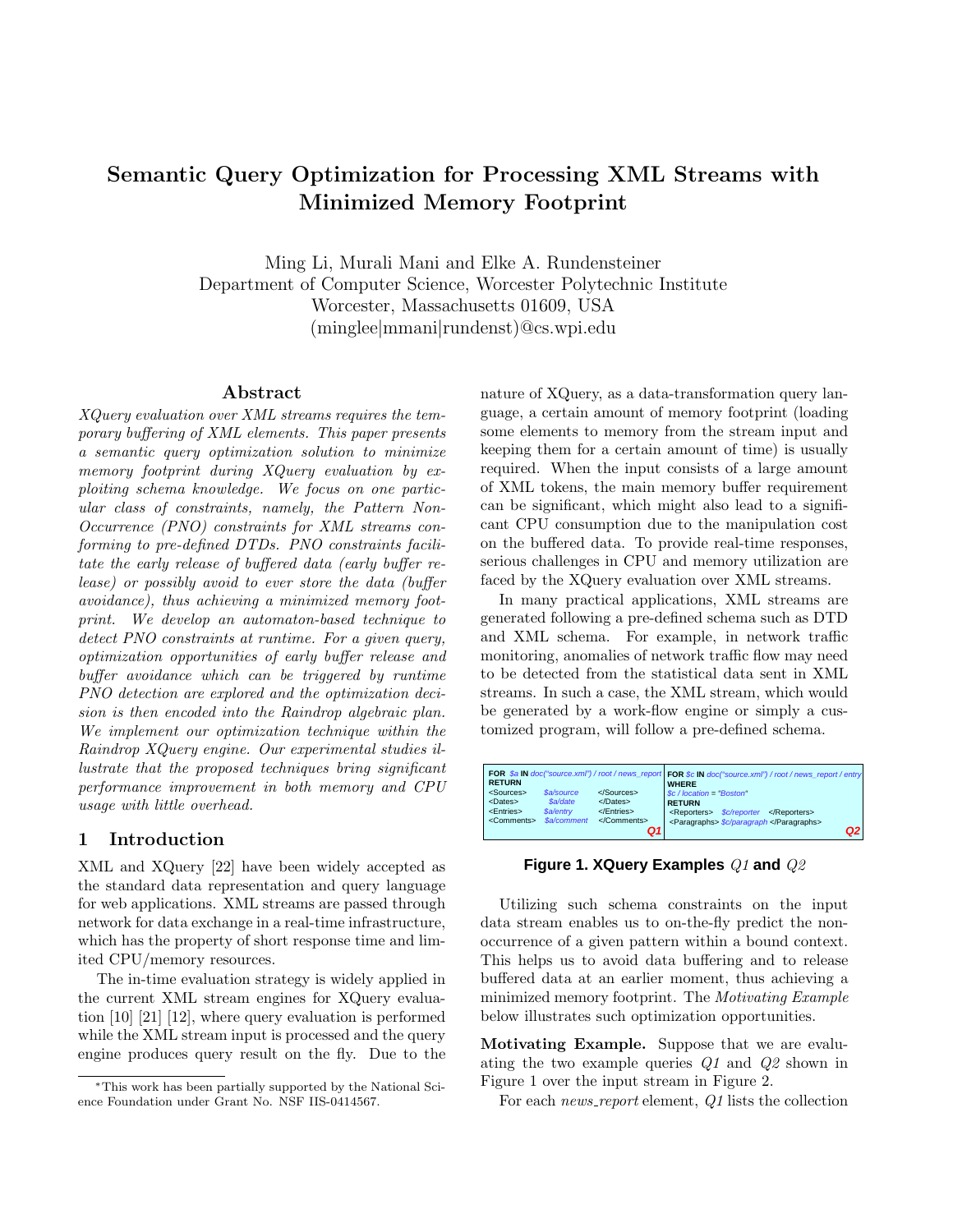

**Figure 2. Input XML Token Stream**

of its source, date, entry and comment subelements and Q2 returns the *reporter* and *paragraph* under each of its entry subelements which contain at least one location equal to "Boston". Three types of token input are being considered: the start tag, PCDATA and the end tag. Figure  $2(a)$  shows the first 13 tokens from the input token sequence. Figure 2(b) shows the equivalent XML tree representation. Each element node in the XML tree starts with one start tag token and ends with an end tag token. The nodes in the XML tree are shown by capitalized letters, where Figure  $2(c)$  gives the corresponding description. The PCData values of locations are given in Figure 2(d).

Q1 extracts all *news\_report* elements (such as the element  $N2$ ). Under a binding, say  $N2$ , the child patterns that may appear in the return result are called the expected patterns. In Q1, source, date, entry and comment are expected patterns under the binding on news\_report. Subelements of expected patterns will be located during pattern retrieval on the input stream. Similarly,  $Q2$  binds to each entry  $(E5, E14)$  and  $E24$ in our example). The expected patterns under the news\_report binding are reporter and paragraph.

We observe that: (a). for  $Q1$  there is an order requirement on the outputting elements of the expected patterns within each binding, such as that the complete list of sources needs to be output before all the dates within a news\_report; (b). for  $Q2$ , the predicate satisfaction is needed before any data output can be performed, such as that a predicate on location needs to be satisfied before outputting any reporter and paragraph within an entry binding.

In evaluating  $Q_1$ , due to the requirement in  $(a)$ , traditional XML stream engines [10] [21] keep the elements of source, date, entry and comment until the element being bound has been completely received from the stream (end tag token of  $N2$  is reached). If a DTD  $[4] < ELEMENT$  news\_report((source, date, entry, comment, advertisement)+, advertisement+, en $try+,$  comment  $\neq$  is given for the news report element type, within the binding on  $N_2$ , when we reach A21's start tag, we can guarantee that in the future no more source and date elements will be encountered under the current binding  $(N2)$ . Thus, we can output and then release the buffered *dates* and *entries*  $(D_4,$ D13, E5 and E14). Furthermore, token sequence of the *entry* element(s) to arrive in the future  $(E24)$  can be directly output without being buffered. Similarly, while reaching element C30, based on the schema we know that no more entry element will be seen under this binding. Thus buffered comment elements (C10 and C19) can be output and released. C30 and C31 can be directly output without buffering.

In Q2, whether an entry element satisfies the predicate filtering in (b) is only known once the entry has been completely met. Thus within each entry all the location and reporter elements require buffering until reaching the end tag of the entry. Now suppose a DTD  $\leq !ELEMENT$  entry(reporter+, location+, reporter+,  $paragnath \rightarrow \infty$  is given for the *entry* element type. For E5, when the *reporter* element  $R\delta$  is met, we can guarantee that within the current entry no more location can be seen. Because none of the buffered location elements satisfies the filtering requirement (being equal to "Boston"), we are sure this entry cannot pass the predicate verification. At this stage, all the buffered location and reporter elements can be simply discarded and released from the memory and no further buffering is needed on this binding. Thus the token sequence of R8 and P9 will be directly dropped. Similarly for  $E14$ , the arrival of  $R17$  guarantees no more *location* elements will come under this binding. Because predicate verification gets satisfied by L16, the buffered reporter element  $(R15)$  can be output and released. The token sequence of the just-started *reporter* element R17 can be directly output without buffering. The paragraph element(s)  $(P18)$  coming after can also be directly output because by the schema no reporter can come later than any paragraph. The same optimization process can be as well applied to E24.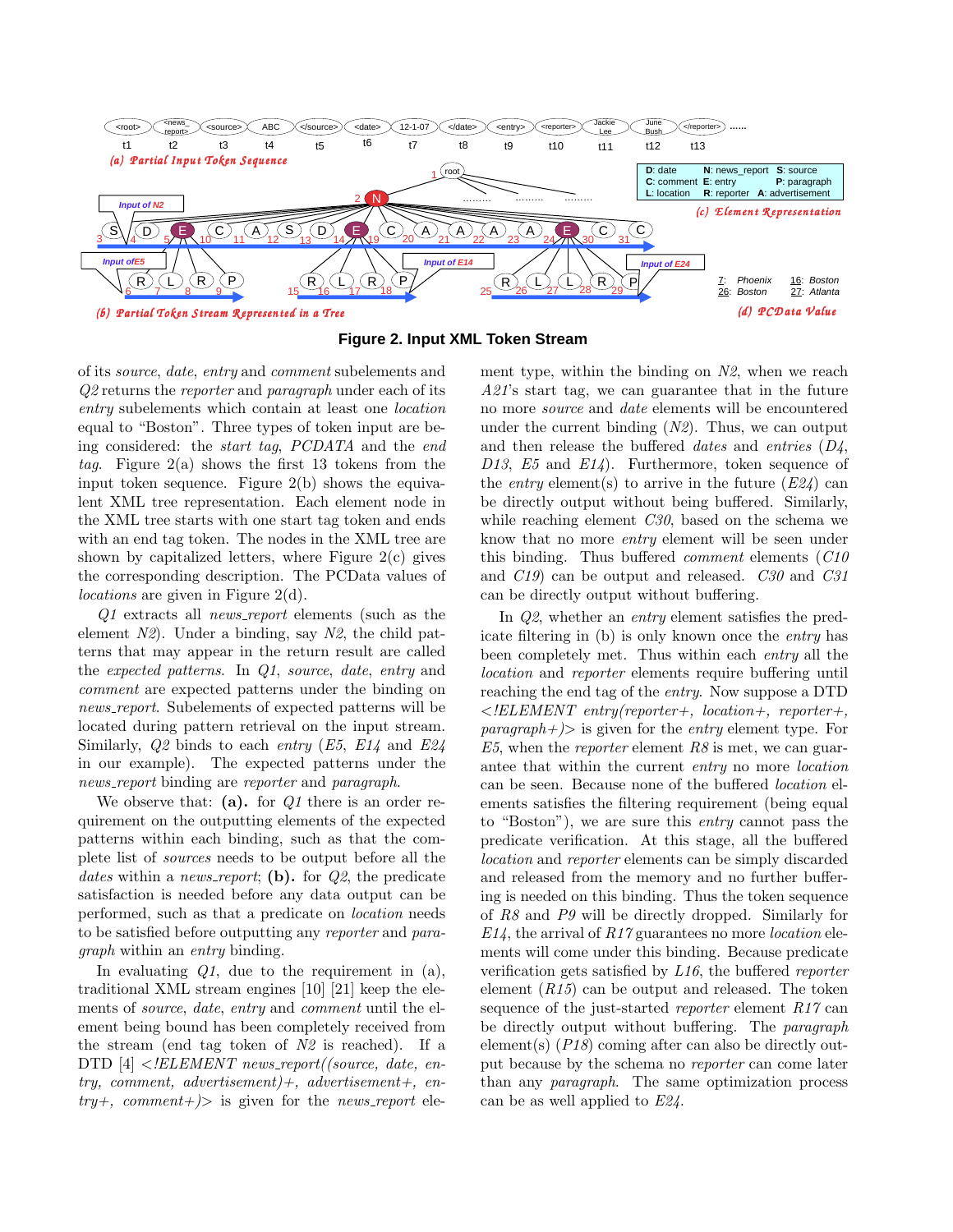Clearly, the memory footprint is reduced by applying such semantic query optimization shown above. We can predict that the CPU performance on query evaluation can also be improved if runtime constraints are captured with reasonable overhead costs. We observe from the above examples that although the semantic knowledge is known statically at the query compilation time, some actual optimization opportunities can only emerge and be detected at runtime. For example, buffered entries can be released and the handling on future receiving entries can be changed from "buffering" to "not buffering" after meeting the start tag token of A21 in Q1. Thus, statically setting buffer avoidance for certain patterns based on the semantic knowledge cannot serve as a generic approach. In this work, we propose a strategy for dynamically detecting constraint knowledge the non-occurrence of a pattern for runtime memory footprint minimization.

State-of-the-Art. Reducing the memory cost is very important for stream applications, as it can enable us to support more application functionalities as well as yield a better memory and CPU performance. Only a limited number of XML stream processing engines  $[3]$   $[10]$   $[20]$   $[12]$   $[23]$  have looked at the schemabased optimization opportunity focusing on the memory footprint minimization. Among them, optimization in [3] is not stream specific. FluXQuery [12] only performs static optimizations thus it cannot switch the output mode of a pattern from "buffering" to "not buffering" dynamically at runtime. Besides that, it doesn't support filtering-related optimizations. The main focus of [20] and [10] is not on buffer minimization. They can only statically capture limited constraints from the given schema knowledge. [23] focuses on capturing and maintaining runtime schema change of the input stream, instead of an efficient way to improve buffer performance by applying a given schema.

Contribution. In this work, we study semantic query optimization  $(SQO)$  with particular focus on minimizing the memory footprint in XML stream processing. Our contributions include:

- 1. We reason about the pattern non-occurrence (PNO) constraint and develop an automatonbased technique to utilize DTD for runtime PNO monitoring.
- 2. We explore the optimization opportunities for memory footprint minimization that could arise for a given query expressed by our XQuery model. We then propose an efficient execution strategy for realizing embedded runtime PNO constraint detection and runtime plan optimization.
- 3. We implement our SQO technique within the Raindrop XQuery engine. Our system is efficiently

augmented by our optimization module, which uses the Glushkov automaton to extract PNO constraints concurrently with query pattern retrieval.

4. We conduct experimental studies demonstrating that our proposed techniques bring significant performance gains in memory and CPU usage.

In Section 2 we introduce the pattern nonoccurrence constraint and propose the mechanism to runtime detect such constraints based on a given DTD. Section 3 proposes the optimization model which utilizes pattern non-occurrence constraints to minimize the memory footprint. System implementation and experiments are discussed in Section 4. Section 5 introduces related works and Section 6 concludes the paper.

# 2 Pattern Non-Occurrence Constraints

By the previous examples, we can see that within a bound element, the non-occurrence of certain child patterns can runtime trigger the optimization leading to memory footprint minimization. In this section, we study such runtime constraint knowledge, named pattern non-occurrence (PNO) constraints. We first give its definition and introduce the corresponding checking algorithm. We then show that the presence of applicable PNO constraints can be monitored at runtime. Thereafter, we introduce the monitoring algorithm for detecting PNO constraint evolution dynamically.

# **2.1 Element Types and Element Evolution**

An element type  $E$  is represented as an atomic symbol,  $P(E)$  represents as the regular expression for type E where  $E \to P(E)$ . Under the XML context, the element type is simply denoted by a given tag name.  $P(E)$  is defined by the DTD for type E.  $SymbSet(P(E))$  is the set of all possible subelement types of type E.  $L(P(E))$ denotes the language defined by  $P(E)$ .

As example let's look at Figure 3(a). A DTD  $P(new\_report)$  is given. A news\_report's subelement can be source, date, entry, comment or adver− *tisement*, contained by  $SynbSet(P(new\vspace{-0.1cm}/1).$ 

Element Prefix. A partially received element of type  $E$  is called an element prefix of  $E$ . The set of possible prefixes of type E is denoted as  $Prefix(E)$ . Given a finite sequence p, p is in set  $Prefix(E)$  if there exists an element *ele* in  $L(P(E))$  where p is *ele*'s prefix.

Element Evolution. Given  $p \in Prefix(E)$ , an element evolution of  $p$  is the process of  $p$  evolving into another element prefix  $p'$  of the same type by concatenating additional subelements.  $Growth(p, E)$  is the set of all possible evolved portion: given  $p \in \text{Prefix}(E)$ , for any  $p' = pq \in Prefx(E), q$  is in  $Growth(p, E)$ . An element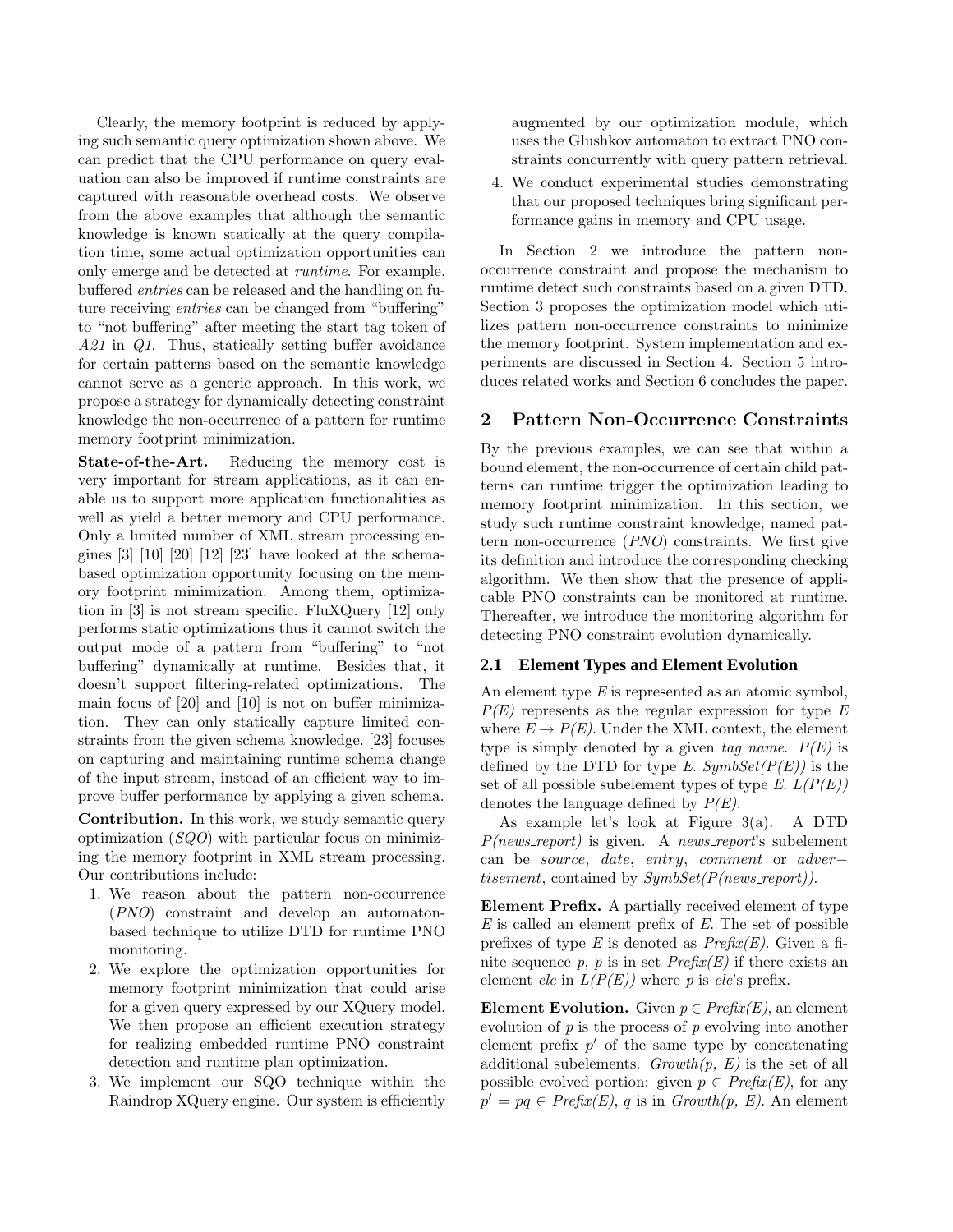evolution of p in  $Prefix(E)$  is denoted as  $\Rightarrow (p, q, E)$ while the corresponding growth portion is  $q$ , which is in  $Growth(p, E)$ .

Element prefix  $p$  of type *news\_report* is shown in Figure 3(c). The sequence  $q = "advertisement advertise$ ment advertisement" is in  $p$ 's Growth set. p evolves to the new element prefix  $p'$  by  $\Rightarrow (p, q, E)$  (Figure 3(d)). Note that the example is representing the *news\_report* element N2 given in Figure 2.



**Figure 3. PNO Constraint**

#### **2.2 Pattern Non-Occurrence Constraint**

2.2.1 Semantic Knowledge on Element Types We can represent a regular expression  $P(E)$  using an equivalent Deterministic Finite Automaton (DFA). For  $P(E)$ , we let  $AutoSet(P(E))$  denote the DFAs accepting  $L(P(E))$ , without redundant states. Given a regular expression [13]. For an element prefix  $p$  of type  $E$  and a given DFA  $\tau$  in  $AutoSet(P(E)), RS(p, \tau)$  denotes the state in  $\tau$  reached by taking p.

As example, DFA A in Figure 3(b) is an equivalent automaton of the regular expression given for type news report. Element prefix  $p$  reaches the state  $S<sub>4</sub>$  on  $A(RS(p, A) = S4)$  and p' reaches state S6 on A. Suppose p' keeps evolving by taking in one entry. The state transits from S6 to S7.

### 2.2.2 PNO Rule

Pattern Non-Occurrence(PNO) Constraint. For p in  $Prefix(E)$ , the PNO constraint on symbol symb holds **iff** symb is not contained by any  $p' \in Growth(p,$ E), denoted as  $PNO(symb, p, E) = \text{TRUE}$ . Given p in  $Prefix(E)$ ,  $PNO(symb, p, E)$  guarantees that subelements of type symb will not be seen in the remaining portion of the current element.

Possible Occurrence Set(POS). For a DFA state S, the Possible Occurrence Set, denoted as POS(S), is the set of symbols which can occur until reaching a final state.  $POS(S)$  for a DFA without redundant states can be defined as: let  $NeighbourState(S)$  $= \{S' \mid \text{there exists an automaton transition from}\}$ S to  $S'$ }, FutureSet(S) = S ∪ NeighborState(S)  $\cup_{\forall S' \in Neighborsate(S)} FutureSet(S')$ , TransitSymbol(S)  $=\{symb\mid \exists S' \ \dot{S} \text{ transits to } S' \text{ through } symbol\},\$  $POS(S) = \bigcup_{\forall S' \in FutureSet(S)} TransitSymbol(S').$ 

Datalog [1] or the encoding of some graph reachability algorithm can be applied for calculating POS for the states in a given DFA. The algorithm takes a DFA  $\tau$  as input and outputs the POS for every automaton state of it. We refer to such algorithm as  $POS_{\mathcal{L}}Compute(\tau)$ . Some example results for  $POS_{\sim}Compute(A)$  is shown in Figure 3(b). Take the start state  $S\theta$  as example. Obviously,  $POS(S0)$  equals to  $SymbSet(P(new support)).$ 

**PNO Rule.** Given p in Prefix(E), any  $\tau$  in Au $toSet(P(E))$  and symbol symb,  $PNO(symb, p, E)$  holds iff symb  $\notin POS(RS(p, \tau))$ .

Whether  $PNO(symb, p, E)$  holds can be determined by a simple application of the above PNO rule. Given p in  $Prefix(E)$ , DFA  $\tau$  in  $AutoSet(P(E))$  and symbol symb, determining  $PNO(symb, p, E)$  is a simple POS check, which returns TRUE if symb is contained by  $POS(RS(p, \tau)).$ 

As example we apply the PNO rule to the element prefix  $p$  in Figure 3. By running  $p$  on DFA  $A$ , state  $S_4$   $(S_4 = RS(p, A))$  is reached. Because source is contained by state  $S_4$ 's POS, PNO(source, p, news\_report) does not hold. For *PNO*(source, p', news\_report), we determine that the constraint holds since source is not contained by POS(S6).

# **2.3 PNO Constraint Evolution**

#### 2.3.1 Definition

Element evolution  $\Rightarrow$   $(p, q, E)$  is referred to as a *single*ton element evolution if q consists of only one symbol  $(q = "symb", |q| = 1)$ . It is denoted as  $\mapsto (p, symb,$  $E$ ). Given p in  $Prefix(E)$ , singleton element evolution sg: $\mapsto$ (p, symb, E) and symbol symb', let  $p' = p$  symb, if  $PNO(symb', p', E)$  holds but  $PNO(symb', p, E)$  does not, there is a PNO constraint evolution on symb' at sg, denoted as  $\xi(symb')$  at sg.

Take Figure 3 as example. A PNO constraint evolution on source occurs when the second advertisement in  $q$  is met, because this *advertisement* triggers the state transit from  $S5$  to  $S6$  and *source* is contained by  $POS(S5)$  but not by  $POS(S6)$ .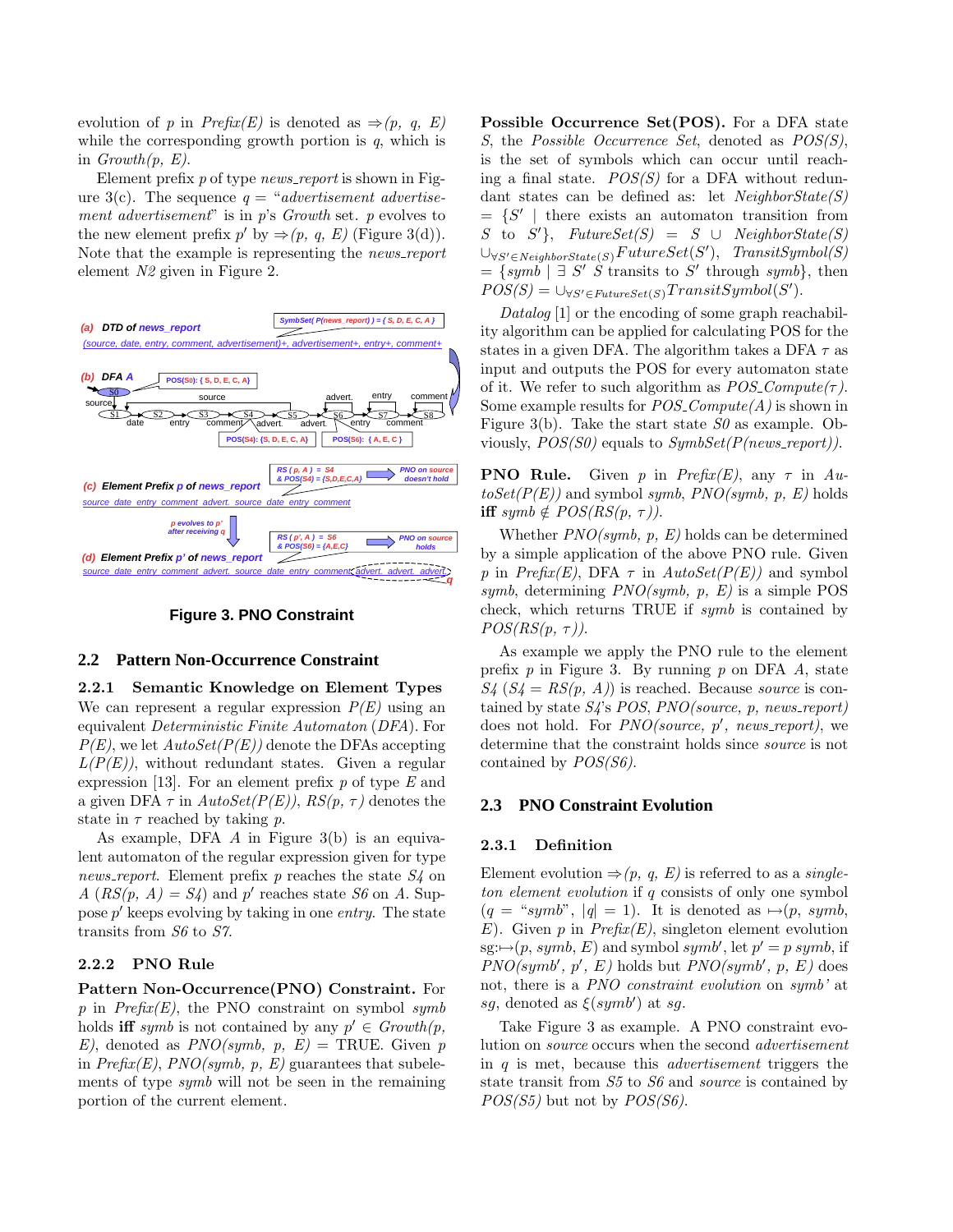#### 2.3.2 Monitoring PNO Constraint Evolutions

Theorem 1. (Monotonicity of PNO Constraints) Given element prefixes  $p1$ ,  $p2$  of type E and p1 is the prefix of p2, for symbol symb, if  $PNO(symb)$ ,  $p1, E$ ) holds, then  $PNO(symb, p2, E)$  also holds.

This theorem can be proven by contradiction. Due to space limitation, the proof is skipped in this paper. Based on Theorem 1, Theorem 2 is straightforward:

Theorem 2. Assume there exists a PNO constraint evolution on symb at  $sg: \rightarrow (p, \; symbol', \; E)$ . Let  $p' = p$ symb'. For any  $p''$  in  $Growth(p', E)$ ,  $PNO(symb, p'p'',$  $E)$  holds.

By this theorem we know that after the PNO constraint evolution happens on symb, the PNO constraint on symb will stay TRUE through the growing of the current element. The earliest we can guarantee the PNO constraint on symb being satisfied is the moment when the singleton element evolution sq happens.

| <b>Algorithm 1</b> Monitoring Process of PNO Evolution                                                                                   |
|------------------------------------------------------------------------------------------------------------------------------------------|
| <b>Procedure:</b> PNO_Monitoring                                                                                                         |
| Input:<br>(1) DFA $\tau$ equivalent to $L(P(E))$ (S <sub>0</sub> is the start state<br>and POS for each state in $\tau$ is pre-computed) |
| $(2)$ symbol symb                                                                                                                        |
| (3) runtime input – a well-formed symbol sequence $SEQ$<br>plus the termination message $End_{\mathcal{A}}f_{\mathcal{A}}Binding$        |
| <b>Output:</b> notification of $\xi(symb)$                                                                                               |
| state $S = S_0$                                                                                                                          |
| on receiving receiving symbol input $symb_{input}$ .                                                                                     |
| symbol $symb' = symb_{innut}$                                                                                                            |
| $S' = tf(S, symb')$ ( <i>tf</i> as the transit function of $\tau$ )                                                                      |
| if $S \coloneqq S'$ (transiting to a new state in $\tau$ ) then                                                                          |
| $S = S'$<br>if symb $\notin POS(S)$ then                                                                                                 |
| return notification $\xi(symb)$                                                                                                          |
| end if                                                                                                                                   |
| end if                                                                                                                                   |
| on receiving <i>End_of_Binding</i> :                                                                                                     |
| return notification $\xi(symb)$                                                                                                          |

We propose the monitoring algorithm to keep track of the PNO evolution over a growing input symbol sequence. Given a sequence SEQ of symbols  $symb_1$ ,  $symb_2$ ,  $symb_3$ , ... if SEQ corresponds to a sequence of singleton element evolution steps  $sg_1$ ,  $sg_2$ ,  $sg_3$ ,... where  $sg_1 = \rightarrow (\epsilon, symbol_1, E), sg_2 = \rightarrow (symb_1, symbol_2, E), sg_3$  $= \rightarrow (symb_1 \; symbol_2, \; symbol_3, \; E), \ldots$  We refer to  $SEQ$  as a well-formed input sequence of type E, where  $\epsilon$  represents the empty string. SEQ corresponds to the incremental growth of an element of type E. Algorithm 1 sequentially reads in a well-formed sequence SEQ of type E and raises notification if there exist  $\xi(symb)$  at receiving an input symbol  $symb_{input}$ . While the sequence terminates (receiving  $End\_of\_Binding$ ), PNO on symb will be notified if not being raised before.

As example let's again look at Figure 3. The PNO  $\alpha$  constraint on *source* holds at  $p'$  however the PNO evolution happens at  $p_{evolution} = p$  advertisement

| $CoreExpr ::= ForClause WhereClause? ReturnClause$    |
|-------------------------------------------------------|
| PathExpr                                              |
| PathExpr ::= PathExpr "/" "//" TagName "*"            |
| varName                                               |
| streamName                                            |
| ForClause $\cdot :=$ "for" "\$" varName "in" PathExpr |
| $({\sf'',\H,``\$" varName\H, 'in" PathExpr)^*$        |
| WhereClause $\cdots$ = "where" BooleanExpr            |
| $BooleanExpr ::= PathExpr$ Compare Expr Constant      |
| BooleanExpr and BooleanExpr                           |
| PathExpr                                              |
| CompareExpr ::= ">'' "! ='' " <'' " <='' " >'' " >='' |
| $ReturnClause = "return" CoreExpr$                    |
| <tagname>CoreExpr ("," CoreExpr)* </tagname>          |



advertisement. While the start tag token of the second advertisement triggers the automaton transition from S5 to S6, the monitoring algorithm here captures the absence of *source* in  $POS(S6)$ . Thus the PNO constraint on source evolves from FALSE to TRUE and stays TRUE for the remainder of processing the current element.

## 3 PNO-Driven Optimization

#### **3.1 Supported Language**

In our XQuery engine we focus on a core subset of XQuery described in Figure 4. Basically, we allow "for... where... return" expressions (referred to as FWR) where (1) the "return" clause can further contain FWR expressions and (2) the "where" clause contains conjunctive predicates each of which is a comparison between a variable and a constant.

#### **3.2 PNO-Driven Execution Strategy**

For a binding  $v$ , a naive execution strategy, such as the just-in-time execution strategy introduced in [21], performs the predicate checking and data output after the bound element has been completely received from the input stream. The buffered subelements of the binding can thus be released from the memory only after the end tag of  $v$  is encountered. Algorithm 2 sketches the just-in-time execution strategy. The strategy used by [10] also falls into this category.

We call the method of handling elements of an expected pattern the handling mode of this pattern. If the retrieved elements of a pattern are required to be buffered, the handling mode of this pattern is referred to as HOLD. Thus, all expected patterns of a binding are with the HOLD handling mode by the above just-in-time execution strategy.

From the motivating example, we can observe that there are two major optimization opportunities facilitated by PNO constraints:

1. Early Buffer Release. Some buffered elements can be released earlier than the completion of \$v.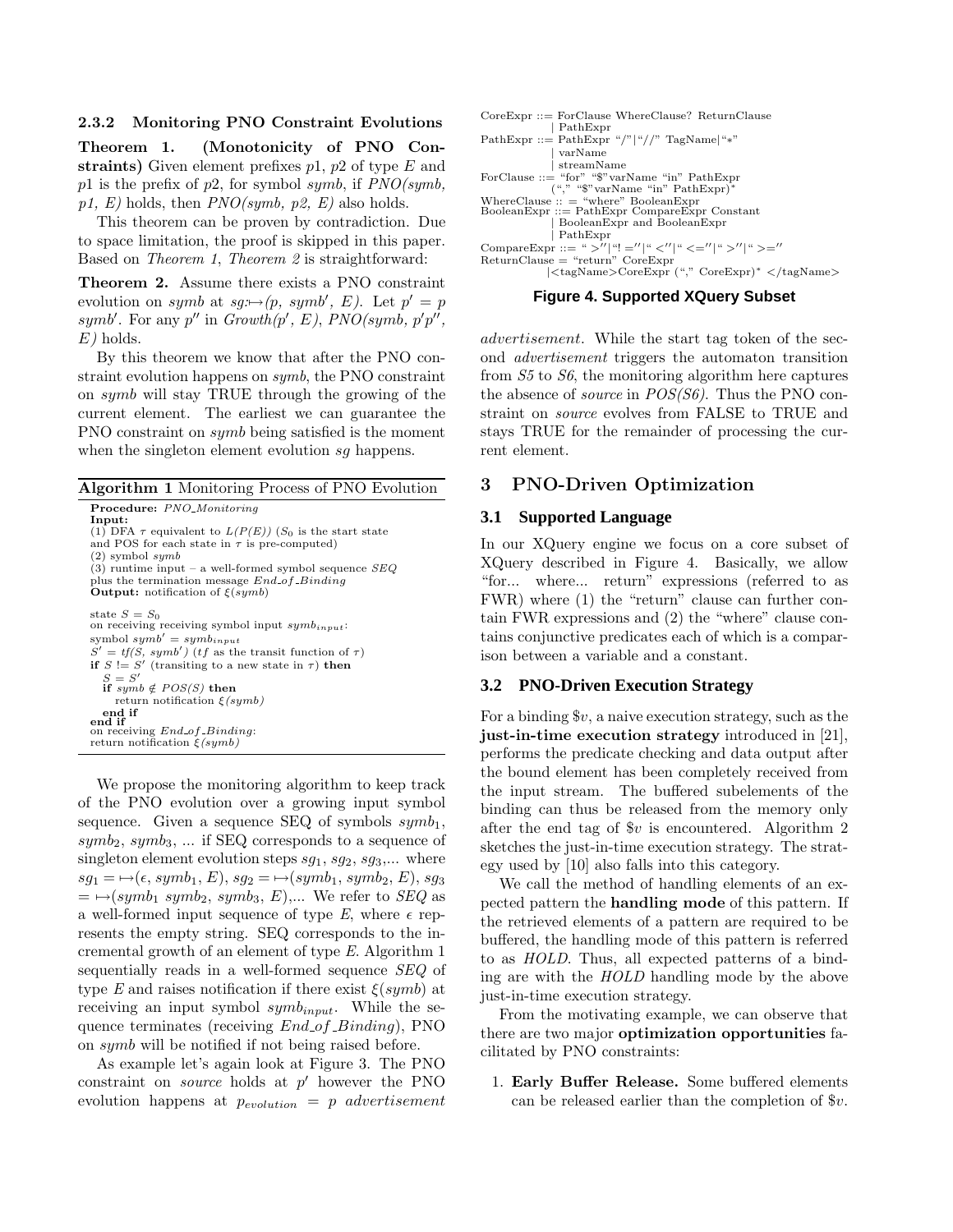| <b>Algorithm 2</b> Just-In-Time Execution Strategy                                                                                                                                                                                                         | <b>Algorithm 3 PNO-Driven Execution Strategy</b>                                                                                                                                                                                                                                   |
|------------------------------------------------------------------------------------------------------------------------------------------------------------------------------------------------------------------------------------------------------------|------------------------------------------------------------------------------------------------------------------------------------------------------------------------------------------------------------------------------------------------------------------------------------|
| <b>Procedure:</b> JustInTime_Strategy<br><b>Input:</b> token sequence within a binding, terminated by $T$<br><b>Output:</b> query result of the binding<br>on receiving a new subelement e:<br>if e's pattern type $E$ is an expected subelement type then | <b>Procedure:</b> PNO-Driven_Strategy<br>Input:<br>$(1)$ token sequence within a binding, terminated as T<br>$(2)$ PNO Monitor M running the <i>PNO_Monitoring</i> procedure<br>(3) expected condition-action set                                                                  |
| buffer the token sequence of e<br>else<br>discard the token sequence of e<br>end if<br>on receiving binding termination $T$ :<br>performing operation on buffered subelements within the binding<br>and then releasing the subelements                     | <b>Output:</b> query result of the binding<br>on receiving a new subelement e:<br>pass $E$ (e's pattern type) to $M$<br>if new PNO evolution is detected by $M$ then<br>check the condition-action pairs<br>if new condition is satisfied then<br>perform its corresponding action |
| For example, in $Q1$ , when $A21$ is met, the buffered<br>$D_4$ , D13, E5 and E14 can be output and the mem-<br>ory can then be released.                                                                                                                  | end if<br>end if<br><b>if</b> $E$ is an expected subelement type <b>then</b><br>perform operations defined by $\vec{E}$ 's handling mode<br>else<br>discard the token sequence of e<br>end if<br>on receiving binding termination $T$ :<br>pass $End\_of\_Binding$ message to M    |

2. Buffer Avoidance. Elements under expected patterns do not always need to be buffered. They can instead be directly output (such as the E24 in  $Q_1$ , which is referred to as on-the-fly token output or be directly dropped (such as  $R\delta$  in  $Q\ell$ ), which is referred to as *on-the-fly token dropping*. Through this, buffering on some elements are avoided.

We thus propose the execution strategy which utilizing the runtime PNO constraint for query optimization. Our strategy follows the Event Condition Action (ECA) rule-based framework. Through the ECA framework, expected PNO constraints (Condition) and the corresponding optimization steps (Action) are associated as a condition-action pair. Based on the stream input (Event), the PNO monitor reports PNO evolution at runtime, which triggers the satisfaction of expected PNO conditions and then the corresponding action will be taken. There are two types of actions can be driven by runtime PNO monitoring:

- 1. Operation on the current buffered data, which checks the buffered predicates (checking  $L7$ after reaching  $R8$  while evaluating  $E5$  in  $Q2$ ), outputs the buffered data (outputting  $D_4$ ,  $D_13$ ,  $E_5$ and  $E14$  after reaching  $A21$  while evaluating  $N2$ in  $Q_1$  and then releases the buffered data. Early buffer release is thus achieved by such operation.
- 2. Runtime switch of handling mode, which changes the handling mode for an expected pattern from HOLD to TOKEN\_OUTPUT or TO-KEN\_DROP. Hence, future receiving elements of the pattern can be handled in the way of on-the-fly token output or on-the-fly token dropping. Buffer avoidance is thus achieved. Take the entry pattern in Q1 as example. At the beginning the pattern is with the HOLD mode and requires to be buffered. After reaching A21, its mode is switched from HOLD to TOKEN\_OUTPUT. The future receiving entry element(s)  $(E24)$  can thus be directly output in tokens without any buffering.

Algorithm 3 depicts the procedure of the proposed PNO-driven execution strategy. Based on such optimization framework, the rest of this section we will describe our mechanism to determine the expected PNO conditions and their corresponding actions (conditionaction pairs) for a given XQuery.

## **3.3 Optimization on Sequence Output**

Let's first consider an XQuery of the form as  $"FOR$  $v IN ... / v$  RETURN  $v/r_1, v/r_2, ... v/r_n$ " ( $Q_{seq}$ ), where for every element binding on \$v, returning the list of pattern  $r_1$  to  $r_n$  with the binding. The required order among the output patterns is referred to as output sequence order, where the list of  $r_i$  elements must be output earlier than the list of  $r_k$  elements, if  $i < k$ . Straightforwardly, for elements of type  $r_1$ , they can be output directly without any buffering. For  $1 < k \leq n$ , before any output on the elements of type  $r_k$ , all the  $r_1$ ,  $r_2, \ldots, r_{k-1}$  elements must be already output. Hence the elements of type  $r_1$  to  $r_{k-1}$  need to be completely met, which can be captured by the satisfaction of PNO constraints on these elements. Thus, before the current element evolves to a state satisfying all these PNO constraints, elements of type  $r_k$   $(1 \lt k \leq n)$  have to be buffered. After such PNO condition is satisfied, we can perform the following actions: (1) Output the buffered  $r_k$  elements; (2) Release the buffer on  $r_k$  elements; (3) Change the handling mode on  $r_k$  from  $HOLD$  to  $TO KEN$ - $OUTPUT$ . Thus, for  $Q_{seq}$ , the event-condition pairs encoded with binding  $v$  includes:

Condition 1 (C1):  $\emptyset$ 

Action 1 (A1): change the handling mode for  $r_1$  from HOLD to TOKEN\_OUTPUT.

Condition 2 (C2): PNO holds on  $r_1$ .

Action 2 (A2): output and then release the buffered  $r_2$  elements, change the handling mode for  $r_2$  from HOLD to TO-KEN\_OUTPUT. ......

Condition n (Cn): PNO holds on  $r_1,...,r_{n-1}$ .

Action n (An): output and then release the buffered  $r_n$  elements, change the handling mode for  $r_n$  from HOLD to TO-KEN\_OUTPUT.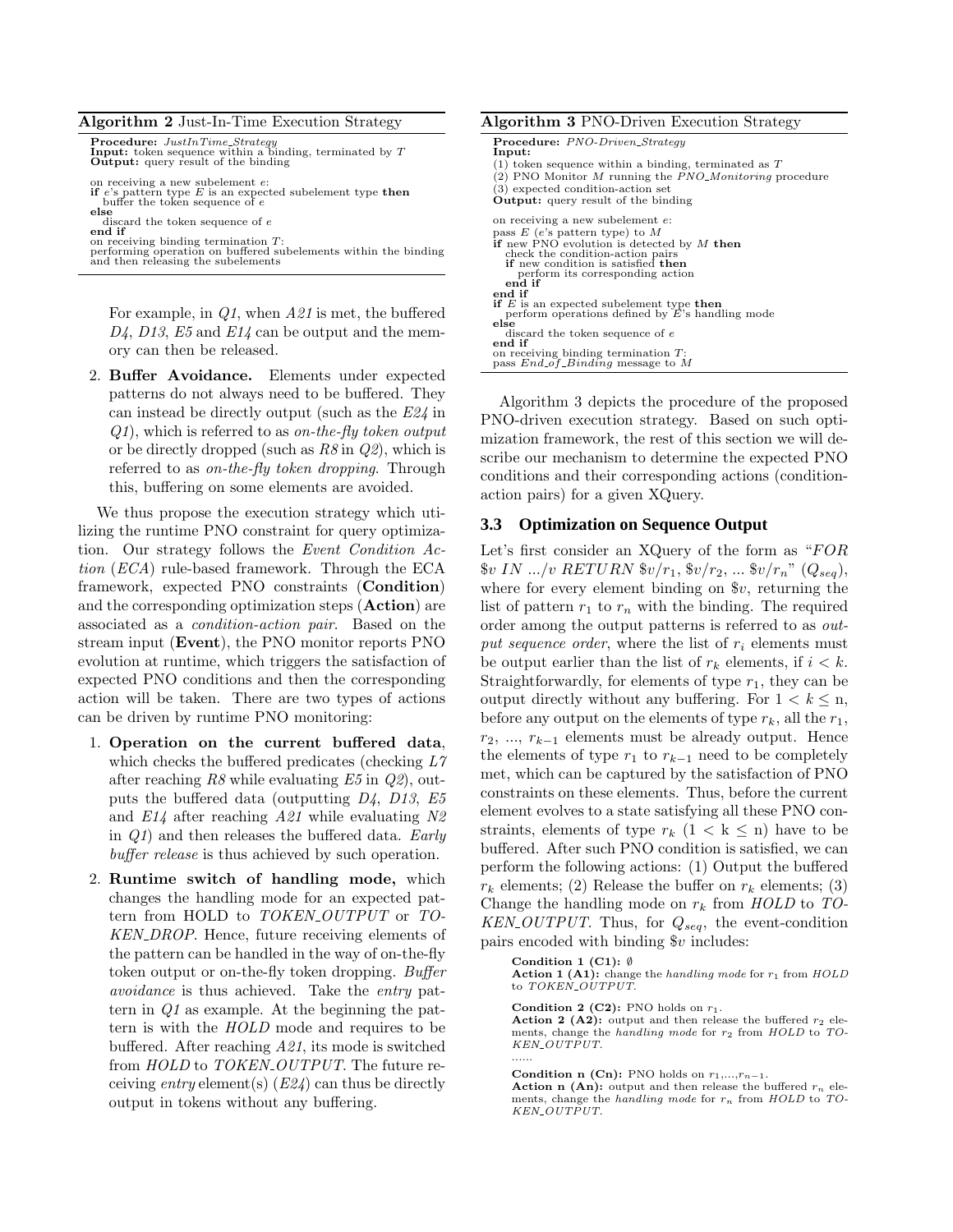Following algorithm 3, we monitor the PNO evolution on pattern  $r_1$  to  $r_n$  and undertake actions upon the satisfaction of the corresponding conditions defined above. If two conditions are satisfied together, the one with corresponding action associating with an earlier pattern in the output sequence will be fired earlier for guaranteeing the result correctness.

Let's look at the evaluation of Q1 as example. At the beginning, the source's mode is set as TO-KEN\_OUTPUT and others returned patters are set as HOLD. The start tag of A21 triggers the PNO evolution on *date* and *entry*. Thus, condition  $C_2$  and  $C_3$ get satisfied at the same time. Action  $A_2$  is taken, followed by action  $A_3$ :  $D_4$ ,  $D_13$ ,  $E_5$  and  $E_14$  are thus output and released, and the handling mode of entry is set to  $TOKEN\_OUTPUT$ . The  $E24$  is thus directly output without buffering. The PNO on entry evolves when  $C30$  is met, which triggers action  $A_4$ : buffer on  $C10$  and  $C19$  is output and then released, the handling mode on *comment* is set to  $TOKEN$ - $OUTPUT$ , which leads to the direct output of C30 and C31.

### **3.4 Optimization for Correlated Output**

We then consider XQueries with correlated binding, such as the form "FOR  $v \in IN$  .../v,  $u \in IN \$ RETURN  $\&u \&v/r_1, \&v/r_2, \ldots \&v/r_n$ " ( $Q_{nest-seq}$ ), where the RETURN clause combines  $u$  and patterns within its correlated outer binding  $v$ . Straightforwardly, any output on the u elements requires that all the elements of pattern  $r_1, r_2, ..., r_n$  have been completely met. Thus, before the current element satisfies the PNO constraint on  $r_1$  to  $r_n$ , elements of type u have to be buffered. With the satisfaction of the PNO constraints on  $r_1, r_2, ..., r_n$  (**Condition 1**), we can perform the following action: (1) Supposing the buffered u elements are  $u.1, u.2, ..., u.m$  in their arrival order, for each u.i from u.1 to u.m, output the buffer  $r_1$  elements,  $r_2$  elements, ...,  $r_n$  elements, then output u.i; (2) Release all the buffer on elements of  $r_k$  (1  $\leq k \leq$ n); (3) Change the handling mode for u from  $HOLD$  to TOKEN\_OUTPUT. (Action 1)

Note that the TOKEN\_OUTPUT handling mode is slightly more complex than the examples shown before. Additional action for appending the buffered collection of  $r_1$  to  $r_n$  are needed besides directly outputting each newly arriving  $u$  element, following on the output requirement. For example, if the RETURN clause of  $Q_{nest-seq}$  is changed to " $\sqrt[6]{r_1}, \sqrt[6]{r_2}, \dots \sqrt[6]{r_n} \sqrt[6]{u}$ ", such output appending will be performed before the token output on the newly arrived  $u$  element: while the start tag token of the  $u$  element is met, we output all the buffered elements from each  $r_k$  pattern  $(1 \leq k)$  $\leq n$ , then output the start tag token as well as the

following input tokens of this on-progress u element.

After the PNO of pattern  $r_1$  to  $r_n$  as well as the PNO of pattern u all have been satisfied with in the binding  $v$  (Condition 2), the buffered elements of pattern  $r_1$  to  $r_n$  can be released (**Action 2**) because no more u element can come within the binding.

#### **3.5 Optimization on Conjunctive Filtering**

Let's now consider XQueries with conjunctive predicate filtering in the form as " $FOR$  \$v IN .../v WHERE  $\frac{1}{2} \cdot \frac{1}{2} = \frac{1}{2} \cdot \frac{1}{2} \cdot \frac{1}{2} = \frac{1}{2} \cdot \frac{1}{2} \cdot \frac{1}{2} \cdot \frac{1}{2} \cdot \frac{1}{2} \cdot \frac{1}{2} \cdot \frac{1}{2} \cdot \frac{1}{2} \cdot \frac{1}{2} \cdot \frac{1}{2} \cdot \frac{1}{2} \cdot \frac{1}{2} \cdot \frac{1}{2} \cdot \frac{1}{2} \cdot \frac{1}{2} \cdot \frac{1}{2} \cdot \frac{1}{2} \cdot \frac{1}{2} \cdot \frac{1}{2} \cdot \frac{1}{2$  $RETURN ...$ " ( $Q_{filter}$ ). For a query under such form, no result can be returned for every element binding on  $\mathcal{F}v$  if the filtering on any of the pattern  $p_1$  to  $p_m$  fails.

A predicate pattern  $\frac{6v}{p}$  may fail if its p may not occur within  $v$ , or it is involved in a selection. The failure of a required  $\sqrt[6]{v}$  filters out  $v$ . If the PNO of pattern  $p$  is satisfied within  $v$ , we can test whether  $p$ fails. This test is an early filtering because otherwise we could have only concluded whether  $p$  fails when the end tag of  $v$  is encountered. If p fails, all the buffered data can be released and all the potential buffering can be avoided within this \$v. On the other hand, once the predicate checking is determined to be satisfied, the query can be handled in the way as the WHERE clause is removed. Refer to the query which takes away the WHERE clause of  $Q_{filter}$  as  $Q'_{filter}$ . The conditionaction encoding on  $v$  for  $Q_{filter}$  is thus as following: for every condition-action pair of  $Q'_{filter}$ , extending its condition to include the PNO of all the predicate patterns  $p_1$  to  $p_m$ , in order to trigger the optimization in case \$v satisfies the filtering. Besides that, a new condition-action pair will be added corresponding to each single predicate pattern  $p_i$   $(1 \leq i \leq m)$ , for informing the early filtering once any filter is determined to be failing.

Take  $Q2$  as an example. For  $E5$ , when the start tag token of R8 is met, the PNO condition on location is met thus the buffered  $location(s)$  ( $L7$ ) will be checked.  $E5$  is determined as failing because  $L7$  is not equal to "Boston". Early filtering can then be performed: the buffered R6, L7 are released and the handling mode of location, reporter and paragraph are turned to  $TOKEN\_DROP$ . So R8 and P9 will be directly dropped without buffering.

#### **3.6 Optimization for Multi-Level Bindings**

There are two different scenarios of PNO-driven optimization for querie with multi-level bindings:

(1) The inner binding is with the handling mode of DIRECT OUPUT or DIRECT DISCARD: this inner binding can be treated in the same fashion as the top most binding for buffer optimization. For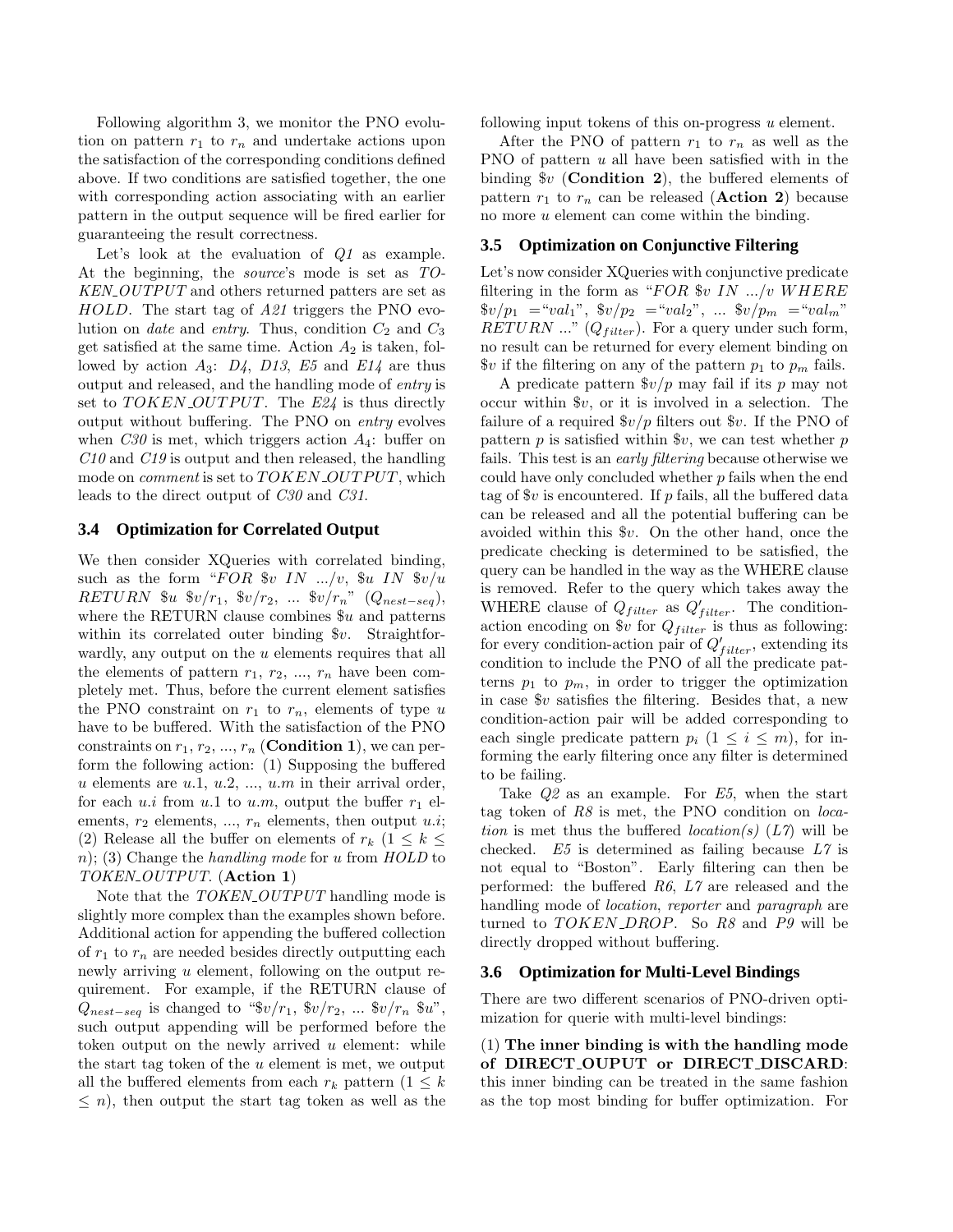example, for evaluating XQuery Q3 given in Figure 5 over the input XML stream in Figure 2, when the inner binding on E24 is processed, E24 is with the mode of DIRECT\_OUPUT. Thus, the binding on  $N2$  does not affect the process of the subelements of E24: due to L27 equal to "Boston", when the start tag token of R28 is reached, R25 can be output/released and further arriving tokens of R28 and P29 can be output directly without buffering.

(2) The inner binding is with the handling mode of HOLD: if the binding does not contain any predicate checking or it is with a satisfied predicate checking, no buffer optimization can be applied on this inner binding for decreasing memory consumption; on the other hand, if the binding is with a predicate determined to be failing, the buffer for the inner binding can be released and no buffering on this binding is further needed. Again we evaluate  $Q3$  over the input in Figure 2. when the inner binding on  $E14$  is processed, it is with the mode of  $HOLD$ . Due to  $E14$  satisfying the predicate filtering, no optimization can be performed memory-wise. The process of E5 (the mode as  $HOLD$  shows the opposite case. The buffered R6 can be released and no further buffer is needed when R8 is reached, because E5 fails the predicate checking.

| FOR \$a IN / root / news report                 | Q3 |  |  |  |
|-------------------------------------------------|----|--|--|--|
| <b>RETURN</b>                                   |    |  |  |  |
| <sources> \$a/source </sources>                 |    |  |  |  |
| <dates> Sa/date </dates>                        |    |  |  |  |
| <entries></entries>                             |    |  |  |  |
| FOR \$b IN \$a/entry                            |    |  |  |  |
| <b>WHERE</b> $$b$ / location = "Boston"         |    |  |  |  |
| <b>RETURN</b>                                   |    |  |  |  |
| <reporters> <i>\$b/reporter</i> </reporters>    |    |  |  |  |
| <paragraphs> <i>\$b/paragraph </i></paragraphs> |    |  |  |  |
|                                                 |    |  |  |  |
| <comments> \$a/comment </comments>              |    |  |  |  |

**Figure 5. XQuery Example** Q3

# **3.7 Condition-Action Encoding for XQuery**

Above we have described three different query templates and the corresponding condition-action encoding mechanisms. The general encoding mechanism for a given XQuery is performed by traversing the tree structure of a query and compute the optimization decisions for certain destination binding using the encoding method of the query templates. We apply the query tree in [21] to represent the structural pattern in an XQuery. Due to space limitation, in this paper we just describe the basic idea for the encoding algorithm. The encoding algorithm has two main components: the tree traverser and the template applier. The traverser traverses the query tree and directs the applier to certain destination nodes. The applier outputs a set of eventcondition pairs, attached to the corresponding destination node. Initially, the traverser is called on the root node of the query tree and recursively operates on each destination node.

On each destination binding, the condition-action encoding is represented by a data structure called CAG (Condition-Action Graph). CAGs efficiently keep track of the conditions and ensure that an action is taken when its corresponding condition has been satisfied. A CAG is a state machine where each state (condition state) represents a set of PNO constraints. Each state is associated with its corresponding action set which will be fired after the constraints get satisfied. As examples, the CAG of  $Q_{seq}$  and the CAG of  $Q_{nest-seq}$ are shown in Figure 6 and Figure 7 respectively.



**Figure 7. CAG of**  $Q_{nest-seq}$ 

## 4 Performance Evaluation

## **4.1 System Implementation**

We have incorporated the proposed optimization strategy into Raindrop system [21] using Java 1.4. Figure 8 shows the system framework.

In our Constraint Engine, the Glushkov Automaton  $(GA)$  [5] is used for PNO constraint monitoring. Referred to [5], for an one-unambiguous regular expression, an equivalent GA can be constructed in quadratic time. A GA has the properties that: (1) every state in a GA corresponds to a symbol in the regular expression, and (2) every transition has one and only one destination state. In a GA, there is an one-to-one mapping from its automaton state to the symbols in the corresponding regular expression. Such mapping leads to a convenient automaton construction and simplified automaton states.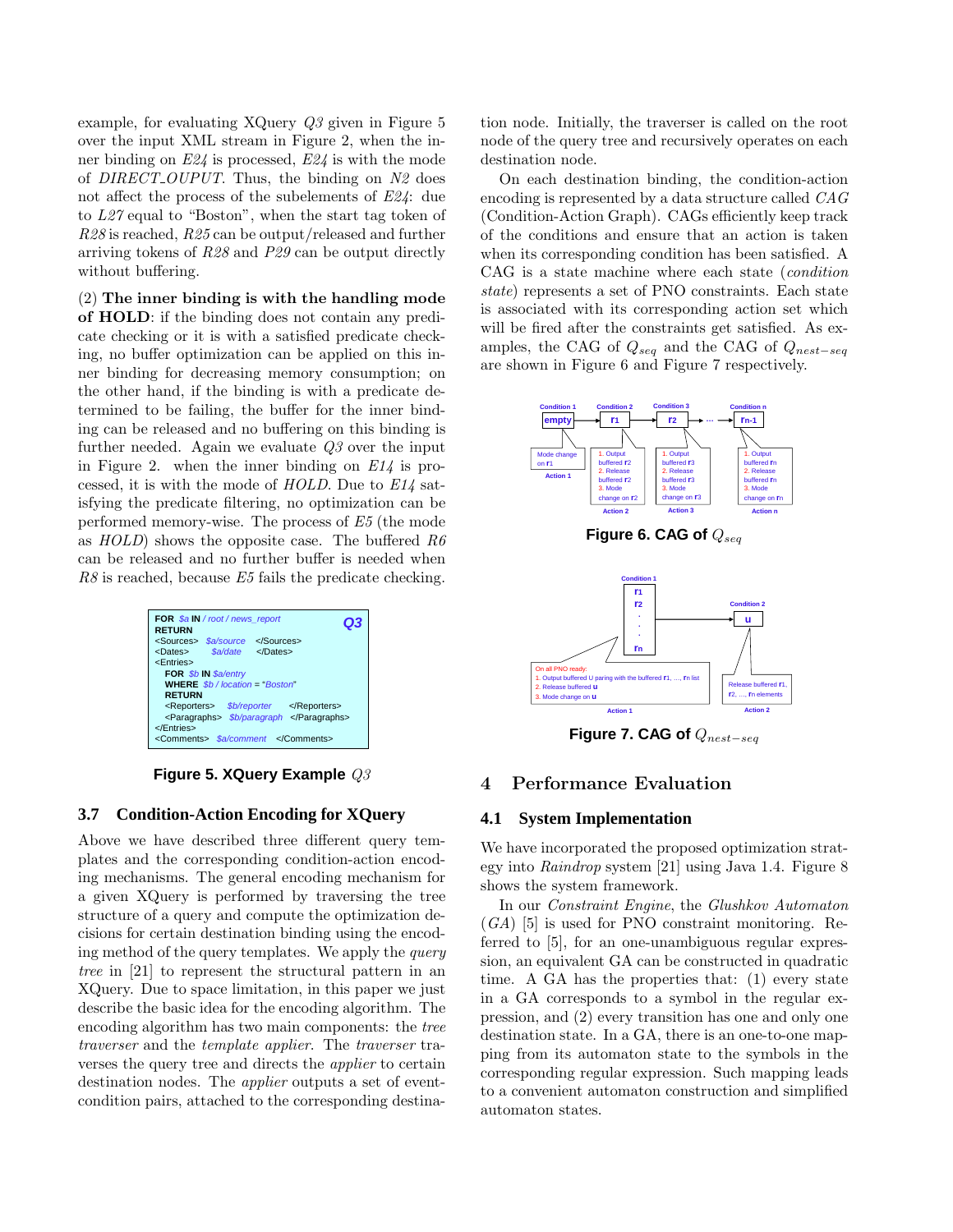



**Figure 9. Memory Consumption**

**Figure 8. System Architecture**

## **4.2 Experimental Setting**

Experiments are run on two Pentium 4 3.0GHz machines, both with 768MB of RAM. One machine sends the XML stream to the second machine, i.e., the query engine. We assume the incoming data is well-formed and do not check for the well-formedness. The parsing time in the overall execution time thus is negligible.

In section 4.3 we will report the performance of our SQO techniques on a 5G data input from the Protein Sequence Database (PSD) [9]. From its DTD, we can see that the data can be highly irregular. The dataset contains a sequence of ProteinEntry elements. A ProteinEntry element has 13 subelements: 8 of them can be optional. The experiment tests queries two varying factors: filter position and selectivity. 30 different queries with filter position varying from 1 to 12 and selectivity varying from zero to 100% are evaluated. As our future work, we plan to perform experiments on an on-line auction data generated by ToXGene [2], which conforms to the schema used in XMark [18].

# **4.3 Experimental Results**

Memory Consumption. By changing the filter position and selectivity, our SQO technique should be able to minimize the amount of data that is buffered: with a smaller selectivity (less results being produced) or an earlier filter (position being smaller), less data needs to be buffered. The results shown in Figure 9 provide the verification. X axis shows the combination of different filter position and selectivity, which includes all 30 queries. Y axis shows the accumulative memory consumption for each query.

CPU Performance. Figure 10 shows the chart of query execution time. We can see that more avoidance on data buffering generally leads to a bigger enhancement in CPU performance. Y axis here shows the execution time for each query. In the best case (i.e., the

query for which selectivity is  $0\%$  and the position is zero), plans optimized with SQO reduce the execution time of the original plan by 64%.

Technique Overhead. By fixing the selectivity at 100% and the filter position at the right-most end, the overhead of our proposed SQO techniques is shown in Figure 11. In such scenario none of the monitoring checking will lead to any buffer avoidance or early buffer release. The performance difference between the optimized and un-optimized plan is the overhead in the worst case, introduced by the cost of PNO monitoring.



**Figure 10. CPU Performance**



**Figure 11. Overhead of the SQO Technique**

Conclusion. Above experimental results reveal that the proposed SQO is practical in two senses: (1) the technique can surely reduce the memory consumption;